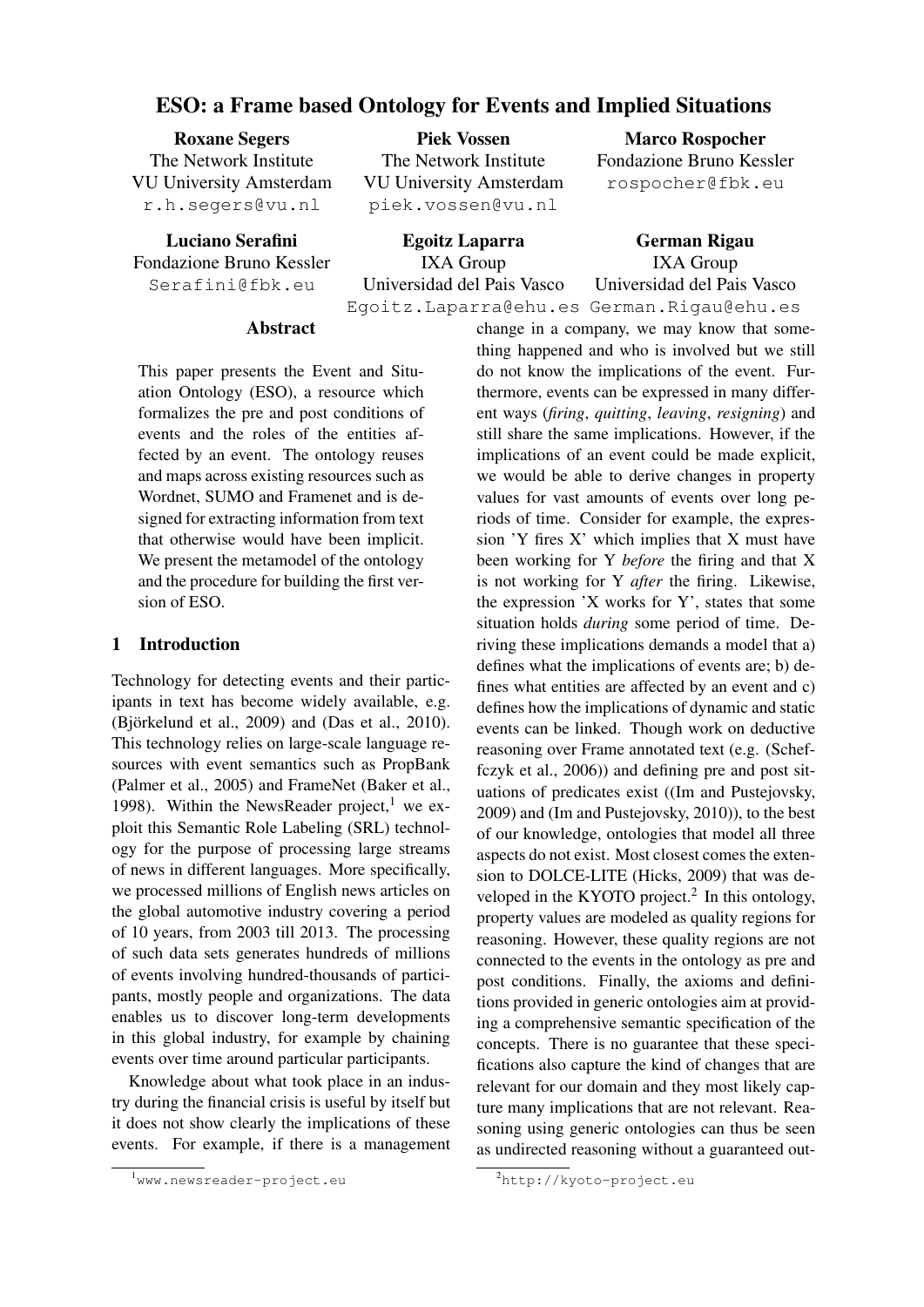

Figure 1: Dynamic and static event expressions and their shared situation.

come.

We therefore developed the Event and Situation Ontology to enhance the extraction and linking of dynamic and static events and their implications in text.<sup>3</sup> By explicitly modeling the implications pertaining to events, we can extract sequences of states and changes over time regardless of if this information was directly expressed in text, or inferred by some reasoner. Figure 1 shows part of our model for expressions for dynamic (*hire*, *fire*) and static events (*works for*) and their associated situation (at the centre of the figure).

The development of ESO was carried out in the background of the Newsreader project. The Predicate Matrix (de Lacalle et al., 2014), that integrates predicate and role information from FrameNet, VerbNet, PropBank and Wordnet, is used to assign role and predicate annotations on document level. All definitions and assertions in ESO are fed back to the Predicate Matrix. As such the ontology provides an additional layer of annotations that allows inferencing over events and implications.

Following best practices in Semantic Web technologies, ESO reuses parts of two existing vocabularies: there are mappings from our ontology to Framenet on class and role level and mappings to SUMO on class level. As such, we can define our classes without adhering to modeling choices in Framenet and SUMO. Through these mappings, ESO serves as a hub to other vocabularies as well, such as Princeton Wordnet (PWN) and the Wordnets in the Global Wordnet grid. As such, ESO provides a domain-specific hierarchy of events and their implications across languages.

The remainder of this paper is organized as

follows; section 2 presents the ontological meta model; section 3 elaborates on building ESO and the different modeling choices; in section 4 we discuss the integration of ESO and the Predicate Matrix; in section 5 we show how ESO is applied to our document collection. We conclude in section 6 with a discussion and some outlines for future work.

#### 2 Ontological meta model

The ontology for NewsReader should enable us to retrieve property values over time for entities in large data sets. We should be able to query the data set for all the companies a person worked for in the last 10 years and when, or what managers worked for a company in the last 10 years and in which periods. We cannot rely on the fact that this information is directly reported in the news articles that we process. In many cases, it is only indirectly expressed by the events and changes mentioned. Given this, we can formulate the following requirements for the ontology:

- model properties and values
- model the pre and post conditions that apply to the events
- model roles of entities for the events in relation to these pre and post conditions
- model the reasoning to derive situations from pre and post conditions associated with the events and roles

We next describe the ontology meta model to meet these requirements. $4$  In addition, we need to map the words that we find in the news to event and property classes. We also need to map the semantic roles assigned by the SRL module to the roles in ESO. Finally, we want to be able to transfer these mappings from English to other languages. These mappings are discussed in sections 3 and 4.

ESO is an OWL 2 ontology.<sup>5</sup> It assumes that the semantic representation of text is converted to an RDF representation of event and entity instances between which relations are expressed as triples. Such a representation is schematically represented as follows:

 $3$ The ontology can be accessed at http://www.newsreaderproject.eu/results/event-and-situation-ontology/

<sup>&</sup>lt;sup>4</sup>A more comprehensive description of the model and its instantiating can be found online: http://www. newsreader-project.eu/

<sup>5</sup>http://www.w3.org/2001/sw/wiki/OWL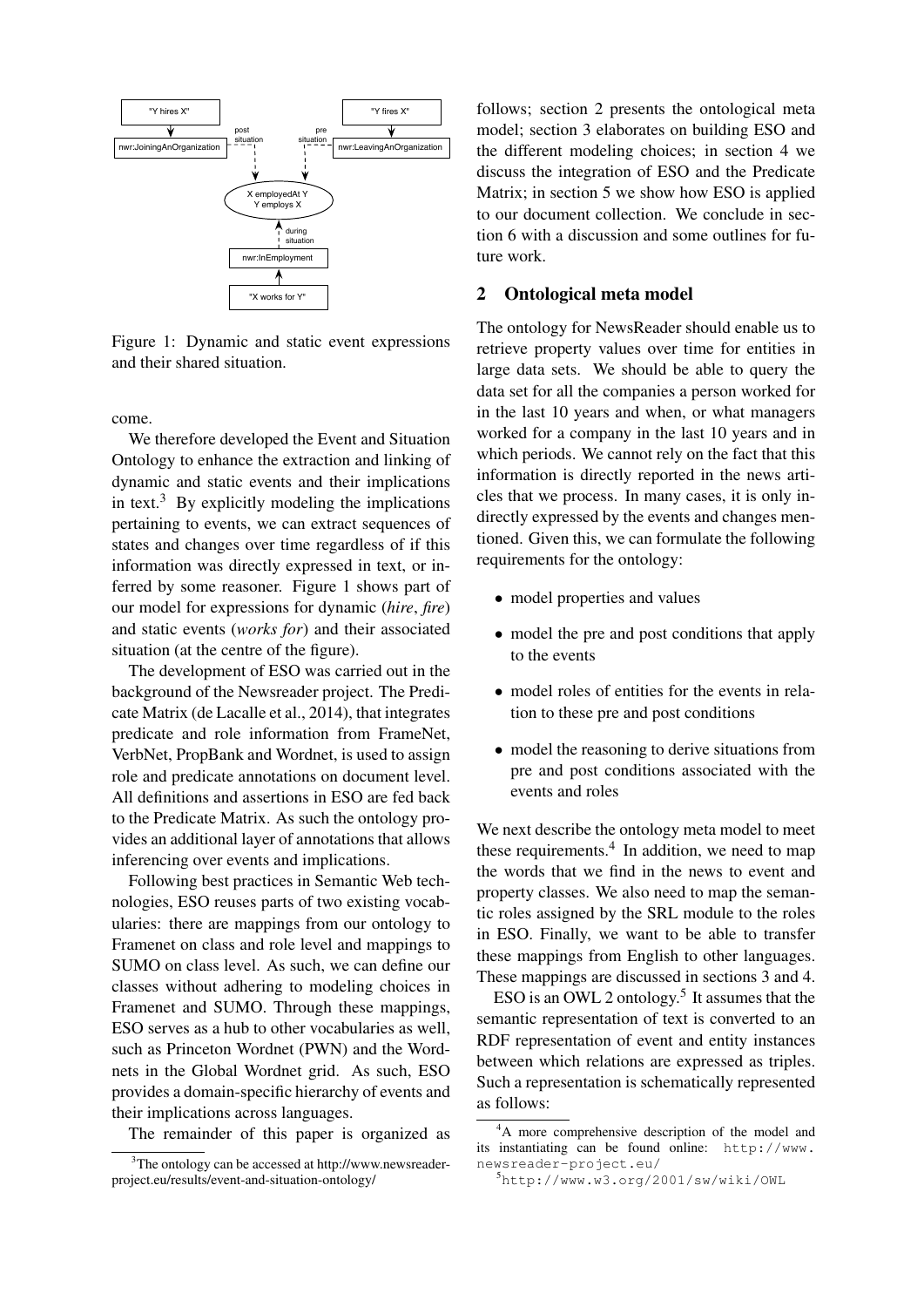```
:obj-graph-eventX {
     :eventX
                    a nwr:LeavingAnOrganization;
           nwr:LeavingAnOrganization_employee :employeeA;<br>nwr:LeavingAnOrganization_employee :employeeB;
           nwr:LeavingAnOrganization_employee :employeeB<br>nwr:LeavingAnOrganization_employer :companyA;
           nwr:LeavingAnOrganization_employer
           sem:hasTime_:time_eventX.
}
```
These statements specify that the event is of a certain type (nwr:LeavingAnOrganization), that it involves a entity playing the role of an employer (:companyA) and two entities playing the role of employees (:employeeA,:employeeB), and that it occurred at a certain time (:time eventX). From these representations, we need to derive the statements that express the pre event states and post event states applying to the entities involved. For this purpose, we defined five core classes in ESO, which are further specialized in subclasses:

- Event: this class is the root of the taxonomy of event types. Any event detected in a text will be an instance of some class of this taxonomy;
- DynamicEvent: this is a subclass of Event (for which dynamic changes are defined) that apply to FrameNet frames that can be considered as dynamic events (e.g. fn:Firing);
- StaticEvent: this is another subclass of Event for "static" event types which capture more static circumstances (e.g., fn:Being employed, fn:Being located); they typically directly trigger a situation holding at the time the event occurs (a "during situation").
- Situation: the individuals of this class are actual pre/post/during situations that will be instantiated starting from the event instances detected in the text;
- SituationRule: the individuals of this class enable to encode the rules for instantiating pre/post/during situations when a certain type of event is detected;

Analogously to FrameNet frame elements for frames, ESO represents the role of an entity in an event. Roles are formalized as object properties: this way, an event instance :eventX can be related to an entity :entityZ participating in it with assertions of the form:

#### :eventX nwr:hasRoleY :entityZ

where nwr:hasRoleY specifies the role of :entityZ in :eventX. Each object property defining a role in the ontology is defined as subproperty of the top object property nwr:hasRole: this way, given any event, we can retrieve the entities participating in it by looking at assertions having as predicate the property nwr:hasRole.

## 2.1 Formalization of the rules for instantiating situations from events

Each nwr:SituationRule individual is specialized to define exactly how the triples inside the Situation named graph have to be defined. This is done by defining an individual for each assertion to be created, which has three annotation properties assertions:

- nwr:hasSituationAssertionSubject: the object of this triple is the role of the event to be used as subject in the assertion, e.g. 'employment-employee';
- nwr:hasSituationAssertionProperty: the object of this triple is the predicate to be used in the assertion. It is either a binary property or an unary property, e.g. 'employedAt';
- nwr:hasSituationAssertionObject: the object of this triple is the role of the event to be used as object in the assertion, e.g. 'employment-employer'.

Specific nwr:SituationRules are defined that are triggered as the pre or post situation value related to situations of particular classes of events. By triggering these rules, a reasoner can thus infer from the fact that a particular situation belongs to the class LeavingAnOrganization and has entity instances in certain roles that a) one of these entities at some point in time was employed by the other and b) after that point in time it was not. Consider for instance the nwr:pre ChangeOfPossession situation rule:

nwr:pre\_ChangeOfPossession pre\_ChangeOfPossessionA1; nwr:hasSituationRuleAssertion pre\_ChangeOfPossessionA2.

This rule triggers the instantiation of two assertions, nwr:pre ChangeOfPossessionA1 and nwr:pre ChangeOfPossessionA2, defined as follows:

nwr:pre\_ChangeOfPossessionA1 nwr:hasSituationAssertionSubject nwr:possessionOwner1;<br>nwr:hasSituationAssertionProperty nwr:possess; nwr:hasSituationAssertionProperty nwr:possess;<br>hasSituationAssertionObject nwr:possessionTheme. hasSituationAssertionObject nwr:pre\_ChangeOfPossessionA2 nwr:hasSituationAssertionSubject nwr:possessionOwner2; nwr:hasSituationAssertionProperty nwr:notPossess; hasSituationAssertionObject nwr:possessionTheme.

Therefore, from an event instance :eventX of type nwr:ChangeOfPossession, having roles :instanceX (nwr:possessionOwner1 role), :instanceY (nwr:possessionOwner2 role), and :instanceZ (nwr:possessionTheme role), by interpreting the aforementioned rule schema we can instantiate a pre-situation named graph, :eventX pre, defined as follows:

:eventX\_pre { :instanceX nwr:possess :instanceZ . :instanceY nwr:notPossess :instanceZ . }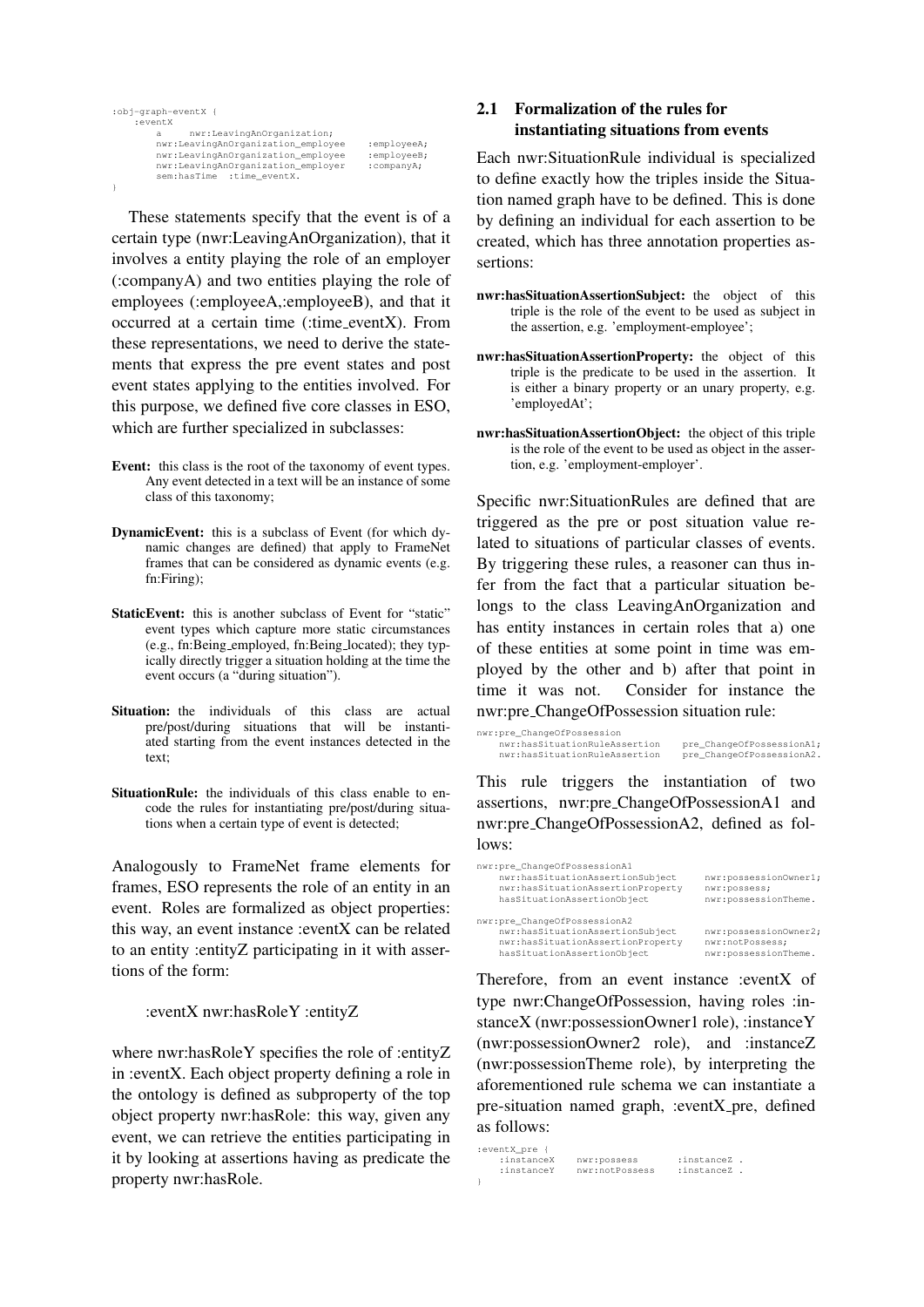where the first assertion is created due to nwr:pre ChangeOfPossessionA1, and the second assertion to nwr:pre ChangeOfPossessionA2. In addition to rules that connect static relations to dynamic changes, the ontology also models the temporal implications. The time at which the dynamic situation takes places thus marks the beginning or ending of the static situation. For further details on the derived temporal implications, we need to refer the reader to (van Erp et al., 2014) due to space limits.

# 2.2 Mappings from external resources to ESO

A key ingredient of the ESO ontology is the mapping of the FrameNet frames and frame elements to the event types and roles that we defined. This mapping is necessary to translate the role annotations provided by the SRL module to our ontology vocabulary, exploited by the reasoning module to instantiate situations from events.

For each event type (modelled as class in the ontology) and each role (modelled as object property) we defined some annotations (nwr:correspondsToFrameNetFrame and nwr:correspondsToFrameNetElement), representing the corresponding frames and frame elements. For instance, nwr:Giving has three annotations via nwr:correspondsToFrameNetFrame to frames fn:Giving, fn:Sending, and fn:Supply, meaning that if a frame of type fn:Supply or any of the others is identified in the text, it has to be considered as an event of type nwr:Giving, and therefore pre and post situation rules defined for nwr:Giving should be triggered. Similarly, the role nwr: possession-owner\_1 is mapped via nwr:correspondsToFrameNetElement assertions to frame elements: fn:Seller, fn:Supplier, fn:Lender, fn:Sender, fn:Donor, fn:Source, fn:Agent, fn:Exporter, and fn:Victim. We also defined mappings from the ESO event types to SUMO<sup>6</sup> classes via nwr:correspondsToSUMOClass annotation assertions.

These mappings make clear that our ontology is providing only a partial definition for concepts. We only need to capture the implications for the reasoning as a result of the pre and post condition states related to the events and not all other aspects of meaning. As such there is no difference

for the ownership implication if somebody takes something or steals it.

# 3 Building ESO

In this section, we describe in more detail how the different components of the ontology were build. As input data for ESO, we used a collection of 63K English text documents that were processed by our NLP pipeline in a first run. To obtain the most salient event predicates from this collection, we annotated all predicates with a FrameNet mapping as being contextual (*increase, hire*) or related to communication (*say*), cognition (*think*) or perception (*see*). Only the contextual predicates were used for building the ontology. Thus, we started with 234 frames and 1306 unique predicates potentiality important for the domain. To scope this set, we discarded low frequent frames and those frames that were clearly nor related to the car domain e.g. fn:Cooking creation. As a result, an unstructured set of 92 frames remained.

First, we tried to conceptually select and group the car frames for the ontology by using the FrameNet inheritance relations. This turned out to be problematic as FrameNet has no full subclass hierarchy. Also, some frames are associated with lexical units that represent different concepts from a more ontological point of view. For instance fn:Forming Relationships groups both *marry* and *divorce* into a frame while different pre and post situations will hold. For deriving a conceptual structure for the frames, we therefore decided to use the SUMO ontology<sup>7</sup> as a background model as it is freely available, well-documented, it has a good coverage, and it is mapped to the English Wordnet. The event hierarchy for ESO was derived in five steps.

Step 1. The unstructured set of 92 frames was mapped manually to SUMO classes by means of subclass and equivalence relations. We define a frame and all its content as a class denoting a concept of change or state for which at least one basic implication should hold. If due to different modeling choices between SUMO and FrameNet a near equivalence, subclass or superclass mapping was not possible, we stored the frame as candidate class without mapping.

Step 2. From the mappings, we selected four top nodes in SUMO that represented the main conceptual clusters for the frames express-

<sup>6</sup>http://www.ontologyportal.org

 $7$ www.ontologyportal.org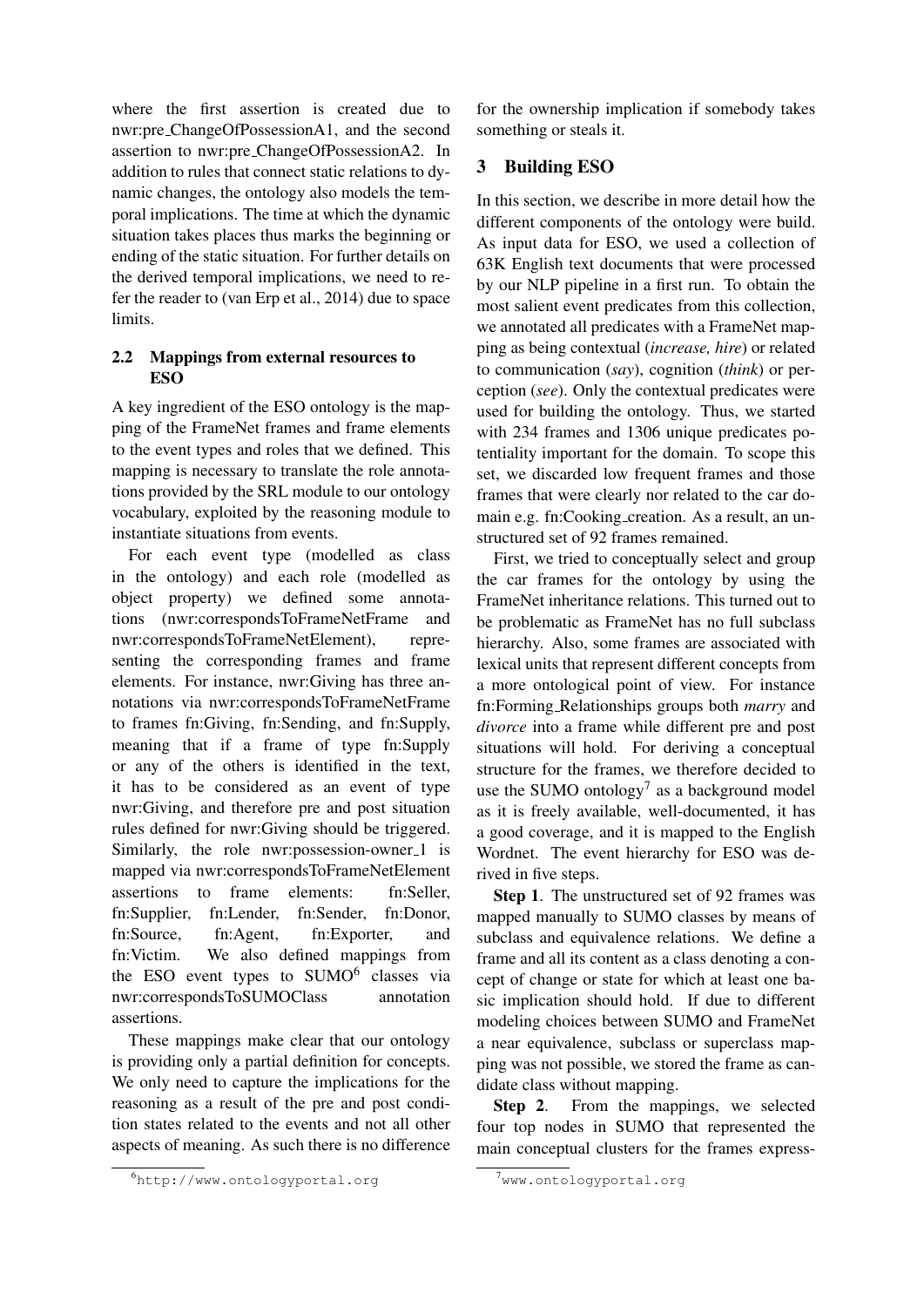ing events: Motion, InternalChange, ChangeOf-Possession and IntentionalProcess. In this step, we also started to group similar frames into one class. For instance, the main difference between the frames Departing and Quitting a place is a specification of the entity that moves. For our purposes, this level of granularity is not necessary. As such, both frames have been defined as corresponding to the ESO class Departing and SUMO class Leaving.

Step 3. Next, we checked the SUMO class hierarchy of Motion, InternalChange, ChangeOfPossession and IntentionalProcess to select additional classes that may be of importance for the car domain, such as Investing and Importing.

Step 4. Based on this, we built four initial sub hierarchies consisting of ESO classes with a mapping to SUMO and FrameNet, and potential ESO classes with only a mapping to SUMO.

Step 5. To increase the coverage, we manually mapped back from ESO classes to FrameNet frames. For this, we used the existing frameto-frame relations in FrameNet (Ruppenhofer et al., 2006). These additional frames were either a) found in the document collection, but previously ruled out by the thresholds or, b) not found in the car data but a frame for the ESO class does exist in FrameNet. In some cases, frames were found for which we had no SUMO-based ESO class. In those cases, a new ESO subclass was defined. Also, for some SUMO-based ESO classes no corresponding frame could be found. These classes were kept in the ontology nonevertheless as placeholder for future extensions. As such, we have ESO classes with mappings to both FrameNet and SUMO, ESO classes with only a mapping to FrameNet, and ESO classes with only a mapping to SUMO. Furthermore, to keep the hierarchy clean, we opted to use single inheritance only for all event classes in the ontology.

# 3.1 Properties for defining pre and post situations of an event

The second component of the ontology consists of properties for pre and post situations that state which situation holds before and after an event. All situation properties were hand build based on the shared semantics of the predicates related to a frame. In this version of the ontology only one salient property is defined, but the model allows for additional properties. We opted to define situation properties at the highest class as possible to allow the inheritance of properties by all subclasses.

Since we generalize over different lexicalizations and syntactical structures of events, it is in some cases difficult to define properties for pre and post situations at the conceptual level. Without context, some classes are interpretable as both dynamic and static events which has an effect on what situations hold before or after the event. The class 'Borrowing' for instance, can be the *moment* of a change of possession (dynamic event) or the *time span* someone has an entity in possession (static event). For this version of the ontology, we defined no pre and post situations for this type of class.

Another issue is that some properties currently may be either too strong or to weak. By intuition, a property such as 'hasInPossession' should hold for the class ChangeOfPossession and all its subclasses. However, the semantics of this property seems weakened from actual 'ownership' into a more vague 'having' for a class such as nwr:Taking. From the results of the reasoner, we can finetune these implications if necessary.

For static events, we defined situation properties that are true for the duration of the static event. For the class nwr:InEmployment the property employedAt defines that some person is employed at some employer. The same property is used as pre situation for the event class nwr:LeavingAnOrganization and the post situation for the class nwr:JoiningAnOrganization. Where applicable, related events and situations have been related as such by means of a shared situation property. As a result, the relation between an inferred situation of a dynamic event and the more explicit situation of a static event becomes more easily understandable.

#### 3.2 Roles for the entities affected by an event

For the roles of the entities that are affected by an event, we used a selection of FrameNet Frame Elements (FEs), derived from the mappings of an ESO class to FrameNet frames. Thus, we define which roles are important for modeling our domain and which roles are not. For the class nwr:Translocation and all its subclasses, the entity that translocates maps to FrameNet FE Selfmover, Theme and Driver and the entity that expresses the location to the FEs Location and Goal.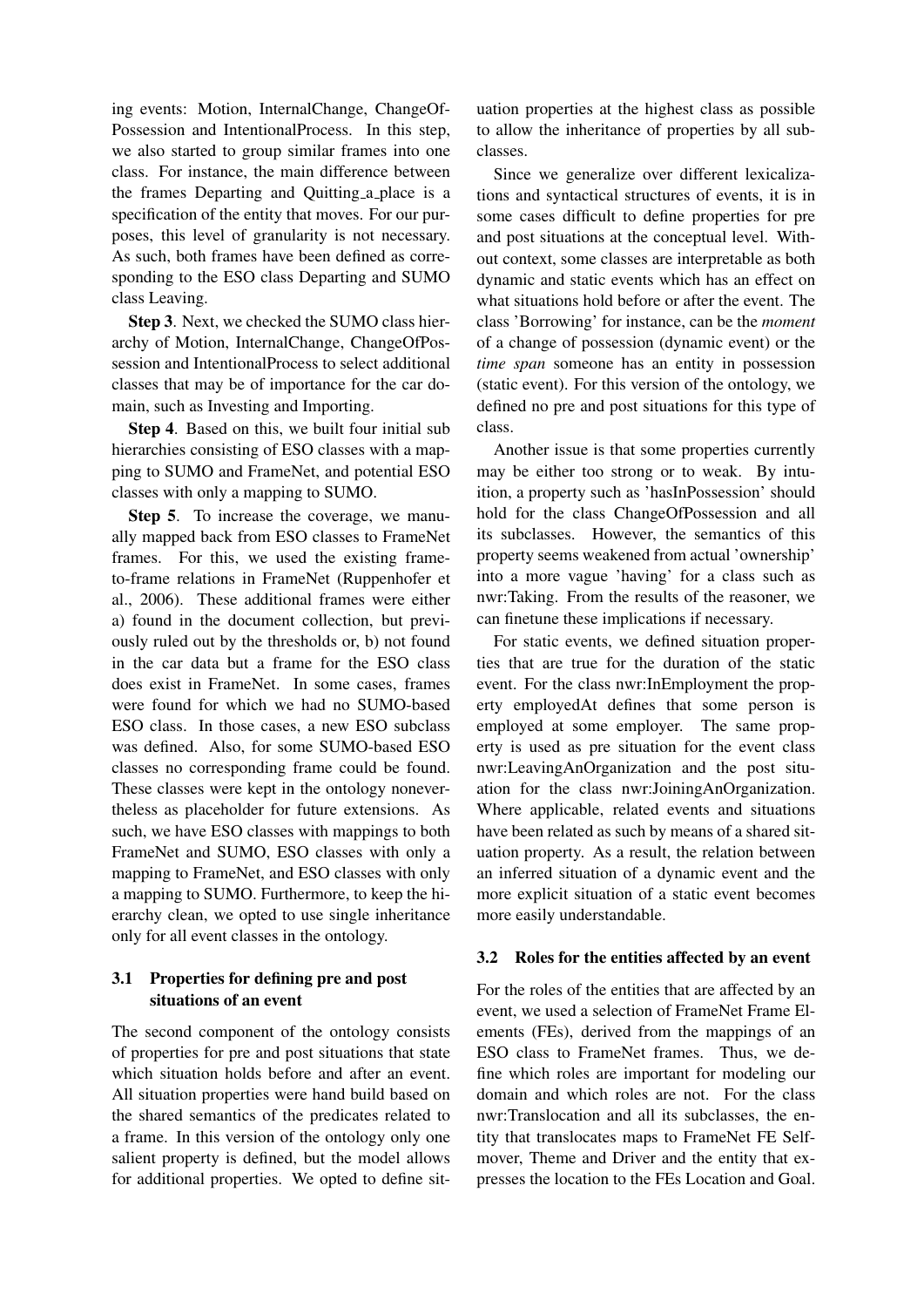

Figure 2: Dynamic and static events, situations and mappings to SUMO and FrameNet

Other less salient FEs that are specified in translocation frames such as Manner, Distance and Speed are not incorporated. Explicit and necessary role selection also scopes the pre and post situations to events: *running around naked* (no source or goal) is ruled out as dynamic event, while the formulated pre and post situations will hold for *he is running to Rome* (goal).

#### 3.3 Event and Situation Ontology version 1

The first version of the ESO now consists of 59 event classes divided over dynamic events (50) and static events (9). The dynamic event class hierarchy consists of four major nodes: Change-OfPossession (16 subclasses), Motion (10 subclasses), InternalChange (11 subclasses) and IntentionalEvents (11 subclasses). For 53 classes we have one or multiple mappings to FrameNet frames. In total, 94 mappings to FrameNet were made, covering 532 unique combinations of a predicate and a frame. Additionally, 49 out of 59 event classes have a mapping to SUMO. Furthermore, we defined 24 properties (20 binary and 4 unary) such as 'atPlace', 'employedAt' and 'has-InPossession' which define the situations statements for 35 out of 50 dynamic event classes and all 9 static event classes. Finally, we defined 33 different roles for the entities affected by an event or situation. Each role is mapped to one or more Frame Entities in FrameNet (60 mappings in total).

The interplay between static and dynamic event classes, situations and mappings to SUMO and FrameNet is presented in figure 2.

# 4 Integrating ESO into the Predicate Matrix

The previous sections explained how to integrate FrameNet and the Domain Ontology to obtain ESO representations of the SRL output. Obviously, this translation is only available for annotations based on FrameNet while the SRL modules use PropBank predicate models. For this purpose, we can make use of the interoperable capabilities offered by the PredicateMatrix (PM) (de Lacalle et al., 2014). The PM is an automatic extension of SemLink (Palmer, 2009) that merges several models of predicates such as VerbNet (Kipper et al., 2000), FrameNet (Baker et al., 1998), Prop-Bank (Palmer et al., 2005) and WordNet (Fellbaum, 1998). The PM also contains for each predicate features of the ontologies integrated in the Multilingual Central Repository (Gonzalez-Agirre et al., 2012) like SUMO (Niles and Pease, 2001), Top Ontology (Álvez et al., 2008) or WordNet domains (Bentivogli et al., 2004). The mappings between such knowledge bases allow to take advantage from their individual strengths. For example, the coverage of PropBank or the semantic relations among events and participants of FrameNet. Moreover, it is also possible to automatically integrate all knowledge connected to any of its components, as in the case of ESO.

Both FrameNet and SUMO labels integrated in ESO are used to connect ESO to the PM. For example, the predicate sell.01 of PropBank belongs, according to their mappings in the PM, to the frame *Commerce sell* of FrameNet. Thus, this predicate and its arguments would be mapped to ESO as shows table 1. Moreover, the frame can also be linked through the SUMO classes. For instance, the predicate drain.01 of PropBank belongs to the frame *Emptying* that is not considered in ESO. However, it also belongs to the class *Removing* of SUMO and, in consequence, the mappings in table 2 can be obtained. In this way, ESO is connected to 2235 predicates and 3445 different roles of the PM.

| PB-pred | PB-arg           | FN-frame      | FN-fe  | ESO-class | ESO-role           |
|---------|------------------|---------------|--------|-----------|--------------------|
| sell.01 | arg <sub>0</sub> | Commerce_sell | Seller | Selling   | possession-owner_1 |
| sell.01 | arg <sub>1</sub> | Commerce_sell | Goods  | Selling   | possession-theme   |
| sell.01 | arg <sub>2</sub> | Commerce_sell | Buver  | Selling   | possession-owner_2 |

Table 1: Mapping between PropBank and ESO through FN.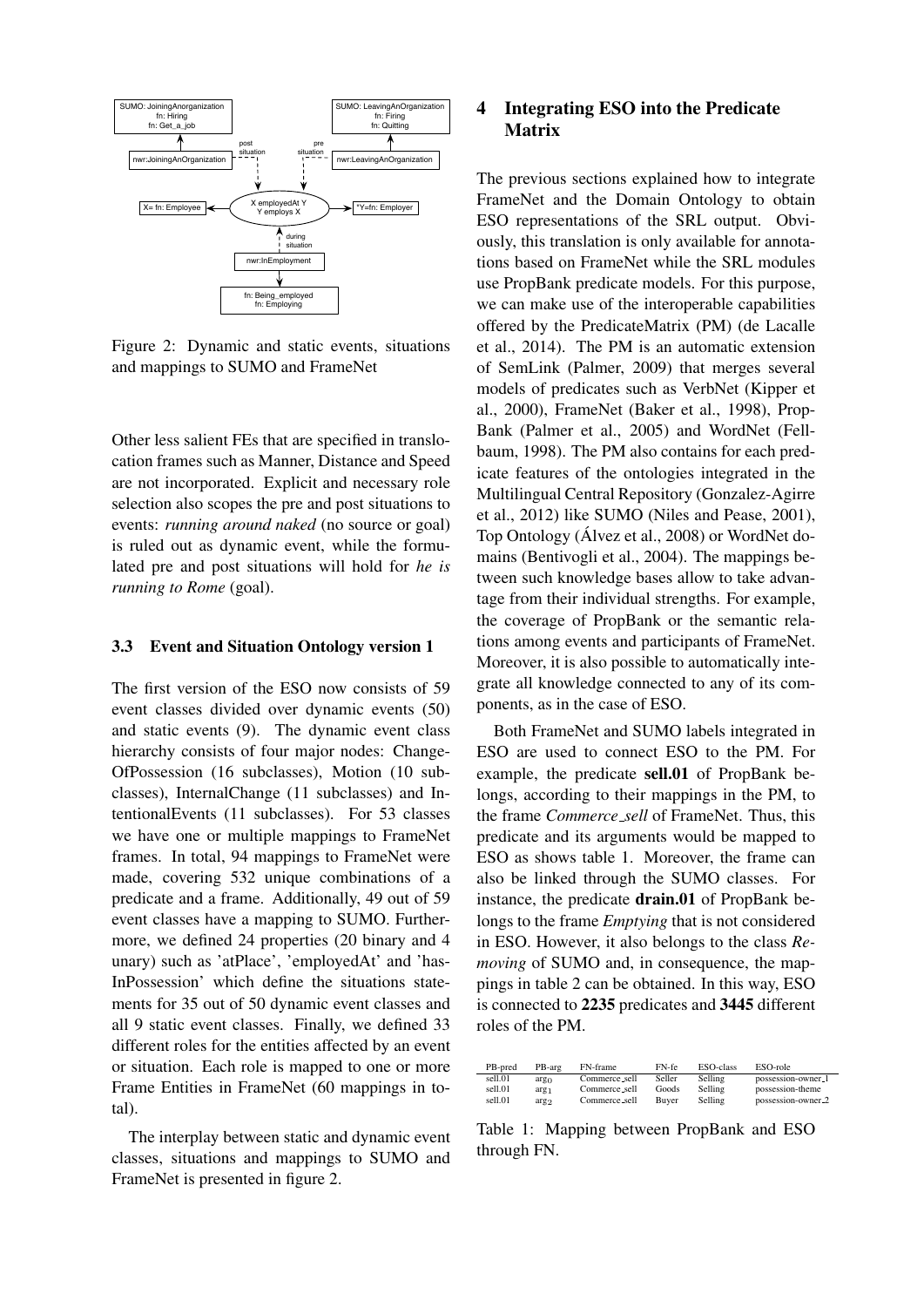| PB-pred  | PB-arg           | SUMO-class | FN-fe  | ESO-class | ESO-role             |
|----------|------------------|------------|--------|-----------|----------------------|
| drain.01 | arg <sub>0</sub> | Removing   | Theme  | Removing  | translocation-theme  |
| drain.01 | arg <sub>1</sub> | Removing   | Source | Removing  | translocation-source |

Table 2: Mapping between PropBank and ESO through SUMO.

### 5 Current Output of the NWR system

PredicateMatrix version 1.1 integrating the ESO information is now used by the SRL module of NewsReader. This means that any possible mapping of a word to an ESO class, either through WordNet, FrameNet or SUMO is added as an external reference to a predicate. The same applies to the roles that are associated with the predicate. For the following sentence "Council President Bob Reiss directed Boran to hire Lizzano and fire Shook", <sup>8</sup> NewsReader will generate SRL structures for the predicate *hire* and involving *Boran* and *Lizzano* as shown in table 3. The SRL structure shows both the corresponding FrameNet frames and elements as the ESO classes and roles to which they are mapped.

```
nwr:namedGraph47P9-DCM0-0092-K267.xml
  #pr41rl98assertion1 {
     nwr:47P9-DCM0-0092-K267.xml#employment
       a nwr:inEmployment;
  nwr:JoiningAnOrganization@employment-employer
    nwr:47P9-DCM0-0092-K267.xml#Walter_Boran ;
        nwr:JoiningAnOrganization@employment-employee
    nwr:47P9-DCM0-0092-K267.xml#Lizzano> ;
  time:hasBeg
        nwrtime:200211.}
```
Here we state that there is an instance of a static situation of the type nwr:inEmployment that involves Walter Boran as employer and Lizzano as employee and that it begun at time nwr:200211.

Since collections of triples are grouped as named graphs, we can express properties of these collections through other triples. This is used within the project to indicate the provenance of the triples. In this case, we state that the former graph with the URI nwr:namedGraph47P9- DCM0-0092-K267.xml#pr41rl98 is attributed to the author and publisher of the news article, whereas the derived graph with the URI nwr:namedGraph47P9-DCM0-0092-K267.xml#pr41rl98assertion1 is attributed to the ontology and a version of the reasoner that has been applied.

| Expression | FrameNet           | ESO                                           | been applied.                                                                                 |
|------------|--------------------|-----------------------------------------------|-----------------------------------------------------------------------------------------------|
| hire       | fn:Hiring          | nwr:JoiningAnOrganization                     |                                                                                               |
| Boran      | fn:Hiring@Employer |                                               | nwrJoiningAnOrganization@employment-employernwr:namedGraph47P9-DCM0-0092-K267.xml#pr41r198    |
| Lizzano    | fn:Hiring@Employee | nwr:JoiningAnOrganization@employment-employee | prov:attributedTo                                                                             |
|            |                    |                                               | nwr:47P9-DCM0-0092-K267.xml#William J Ford,                                                   |
|            |                    | Table 3: SRL output using the PredicateMatrix | http://www.mcall.com;                                                                         |
| mappings   |                    |                                               | nwr:namedGraph47P9-DCM0-0092-K267.xml#<br>$m/1$ $r$ <sup>108</sup> aeee $r$ tion <sup>1</sup> |

From the SRL structures and various other annotations generated in NewsReader, we create an RDF representation of the situation as a named graph including all the stated triples with unique URIs for instances of events and entities:

```
nwr:namedGraph47P9-DCM0-0092-K267.xml
#pr41rl98 {
   nwr:47P9-DCM0-0092-K267.xml#hireEvent
    a nwr:JoiningAnOrganization;
nwr:JoiningAnOrganization@employment-employer
      nwr:47P9-DCM0-0092-K267.xml#Walter_Boran ;
nwr:JoiningAnOrganization@employment-employee
      nwr:47P9-DCM0-0092-K267.xml#Lizzano> ;
sem:hasTime
       nwrtime:200211.}
```
We thus state that the event is an instance of the class nwr:JoiningAndOrganization, what the ESO role relations are with the entities and what the time was of the event. The time URI is an instance represented in normalized form according to owl-time. In this example, it points to the month November 2002. Given this named graph, ESO can be used to derive static situations by triggering the rules. This will generate the following graph:

pr41,rl98assertion1 prov:attributedTo nwr:ontology/eso ,nwr:reasoner/version1;

We are processing over a million of news articles on the automotive industry. We took the news published in 2003 for estimating the coverage of ESO with respect to the predicates and roles detected.

| Nr. Files        | 137.947    | Freq/file |
|------------------|------------|-----------|
| predicates       | 9.186.927  | 66.6      |
| roles            | 20,095,946 | 145.7     |
| fn frames        | 8.943.414  | 64.8      |
| fn elements      | 16,612,989 | 120.4     |
| <b>ESO</b> types | 2,112,609  | 15.3      |
| ESO roles        | 2,163,377  | 15.7      |

Table 4: Ratios of predicates, roles, frames, frame elements and eso mappings, for 137,947 articles published in 2003

On average, there are about 66 predicates and 145 roles per news article. If we compare this with the average FrameNet frames and elements, we see that the proportion are 97.35% for frames versus predicates and 82.67% for elements versus roles. If we consider the ESO types and roles, we

<sup>8</sup> 2003/01/15/47P9-DCM0-0092-K267.xml